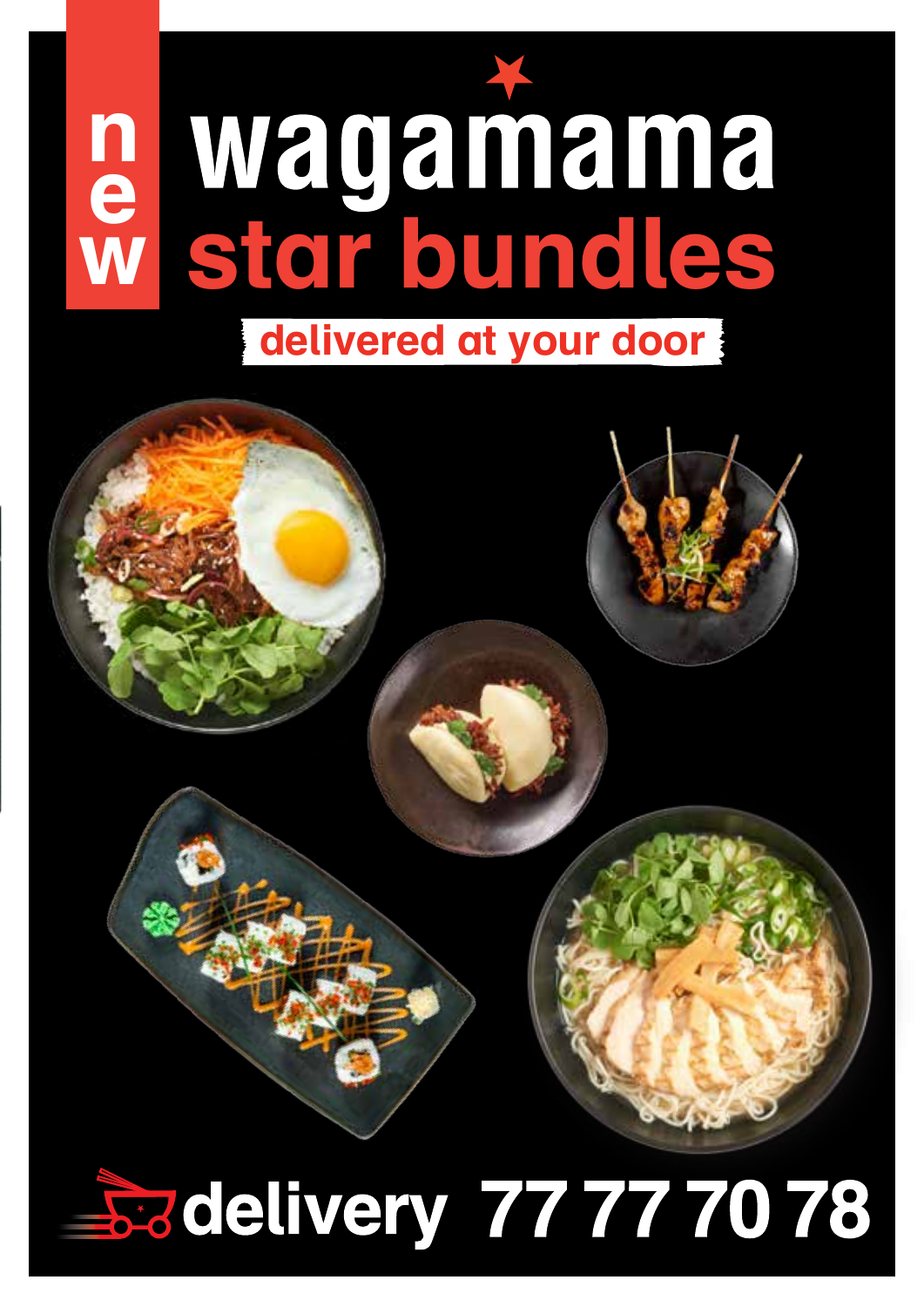

# **buns + bites**

## €**22.50**

### **choose your 4 favourite options**

113 | chicken katsu bao buns (2pcs) 116 | mixed mushrooms + panko aubergine bao buns (v) (2pcs)  $119$  I duck bao buns  $(2pcs)$ 111 | duck wraps **?** 103 | ebi katsu 114 | chilli squid 108 | korean bbq wings ? **s**<br> **k**<br> **dec**<br> **dec**<br> **dec**<br> **dec**<br> **dec**<br> **dec**<br> **dec**<br> **dec**<br> **dec**<br> **dec**<br> **dec**<br> **dec**<br> **dec**<br> **dec**<br> **dec**<br> **dec**<br> **dec**<br> **dec**<br> **dec**<br> **dec**<br> **dec**<br> **dec**<br> **dec**<br> **dec**<br> **dec**<br> **dec**<br> **dec**<br> **dec**<br> **dec**<br> **dec**<br> **d** 

105 | chicken yakitori

**party bundle**170 | **chicken katsu roll** 70 | Chicken katsu roll €**72.50 choose 6 main + 4 side dishes main dishes side dishes** 71 | chicken katsu curry 113 | bao bun chicken katsu 40 | yaki soba 116 | mixed mushroom + panko 88 | teriyaki chicken soba aubergine bao buns (v) 111 | **duck wraps** 76 | beef teriyaki donburi 119 | duck bao bun 41 | yasai yaki soba (v) 111 | duck wraps **?** 45 | yasai pad thai (v) 103 | ebi katsu 20 | chicken ramen 114 | chilli squid 170 | chicken katsu roll 108 | korean bbq wings ? 189 | prawn popcorn roll 105 | chicken yakitori

### **add on** €**4.80** I **each**

173 | **california roll**

107 | **bang bang prawns** 108 | **korean bbq wings**  111 | **duck wraps** 

103 | **ebi katsu** 115 | **korean barbecue beef + pickled red onion bao buns (2 pcs)**

#### prices include service charge and vat

**terms**: • valid only for delivery and take away • cannot be combined with any other offer, coupon or discount and may be terminated without previous notice • there is a surcharge of €2.30 per transaction for delivery service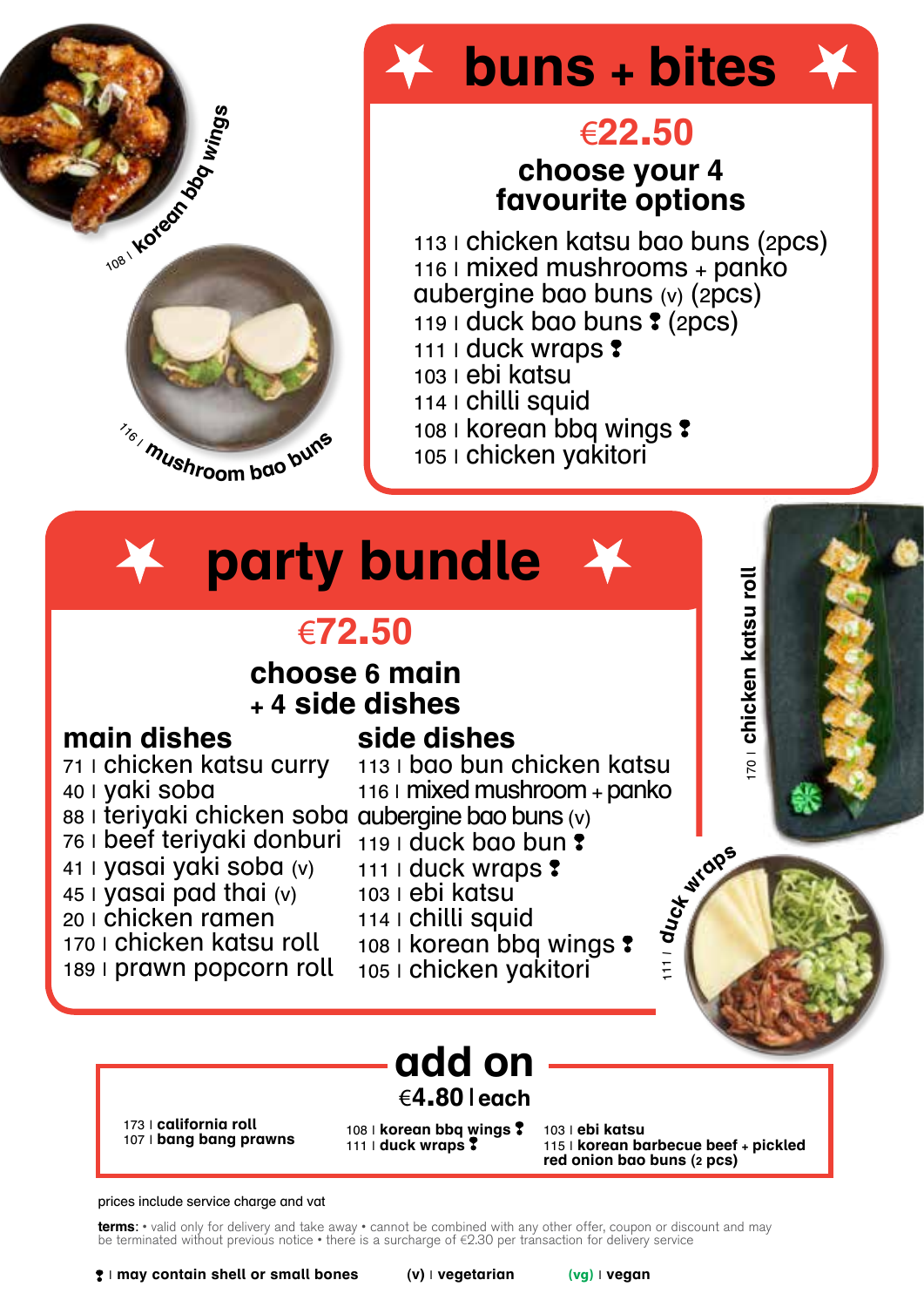

### **x** taste of tokyo **x - sharing sushi**

## €**29.50**

### **choose 4 maki rolls (8 pcs)**

- 179 | crab crunchy kani
- 189 | prawn popcorn roll
- 176 | spicy tuna?
- 170 | chicken katsu roll
- 171 | spicy ebi
- 172 | vegan futomaki **(vg)**
- 191 | philadelphia maki roll ?
- $175$  | eel maki roll  $\overline{?}$

# <br>
<br> **Example 179 | contacts cristal porter or struct or small bones<br>
<br>
<b>Example 171 | spicy tuna 1**<br>
179 | chicken katsu re<br>
171 | spicy tuna 1<br>
171 | spicy tuna 1<br>
171 | spicy tuna 1<br>
171 | spicy tuna 1<br>
171 | spicy tu **classics**

# €**32.50**

### **choose 4 main dishes**

- 71 | chicken katsu curry
- 40 | yaki soba
- 88 | teriyaki chicken soba
- 76 | beef teriyaki donburi
- 41 | yasai yaki soba (v)
- 20 | chicken ramen
- 170 | chicken katsu roll
- 189 | prawn popcorn roll



**allergies and intolerances**: if you have a food allergy, intolerance or sensitivity please let us know before you order your meal. we will be able to assist you with your choice